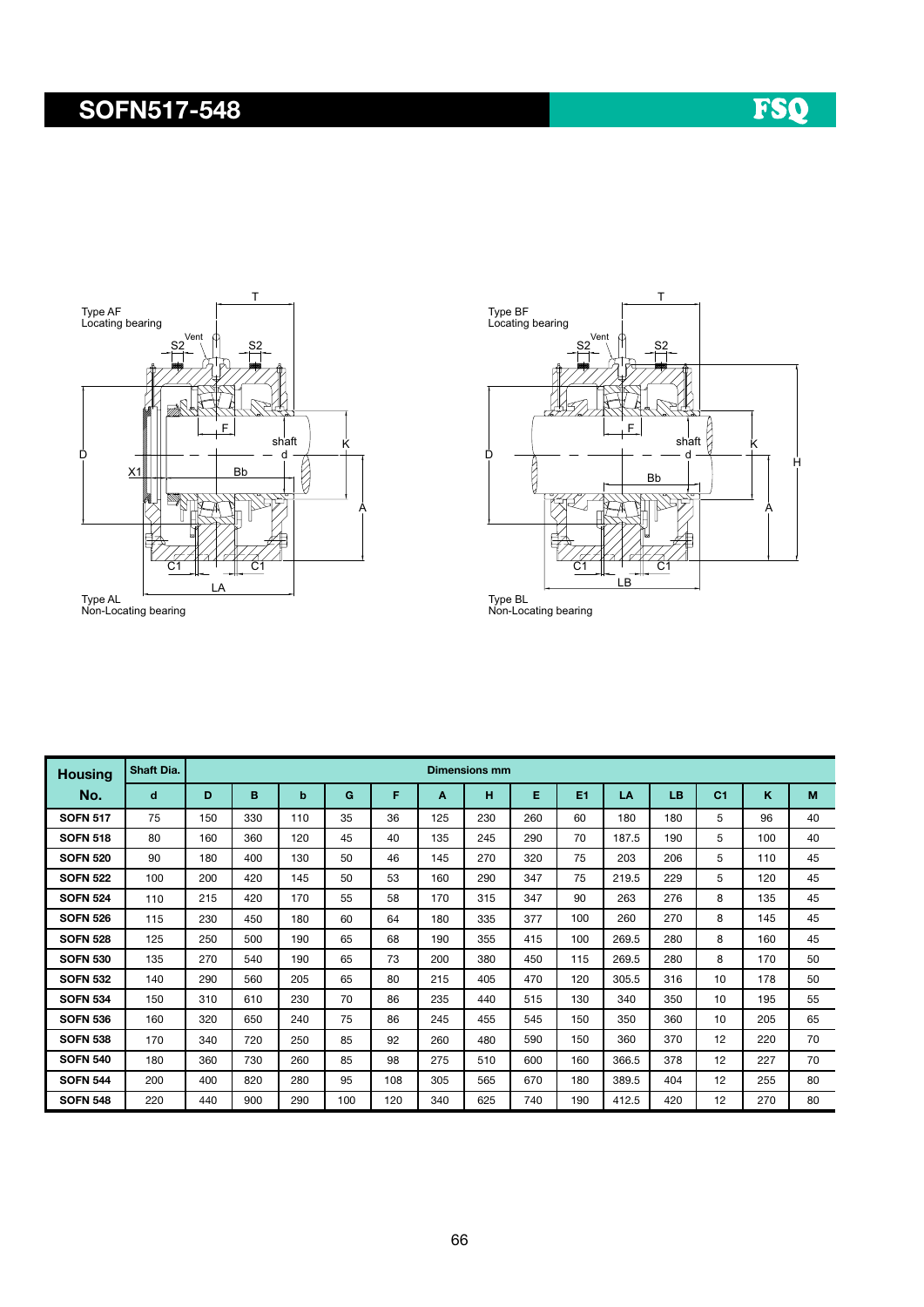# FSQ

### SOFN517-548





|    |       |          |           |      |                  |      | <b>Other</b><br><b>Dimensions</b> | <b>Bearing No.</b> | <b>Adapter Sleeve</b> |                | Level          | <b>Housing</b>  |    |  |                    |     |     |     |
|----|-------|----------|-----------|------|------------------|------|-----------------------------------|--------------------|-----------------------|----------------|----------------|-----------------|----|--|--------------------|-----|-----|-----|
| N  | т     | in<br>mm |           | s    |                  |      |                                   |                    |                       | S <sub>1</sub> | S <sub>2</sub> | X <sub>1</sub>  | Ba |  | <b>Designation</b> | max | min | No. |
| 24 | 90    | 20       | 3/4       | G1/2 | G3/8             | 35   | 40                                | 22217 CCK/C3W33    | H317                  | 63             | 42             | <b>SOFN 517</b> |    |  |                    |     |     |     |
| 24 | 95    | 20       | 3/4       | G1/2 | G3/8             | 35.5 | 42                                | 22218 CCK/C3W33    | H318                  | 68             | 45             | <b>SOFN 518</b> |    |  |                    |     |     |     |
| 28 | 103   | 24       |           | G1/2 | G1/2             | 39   | 46                                | 22220 CCK/C3W33    | H320                  | 70             | 50             | <b>SOFN 520</b> |    |  |                    |     |     |     |
| 28 | 114.5 | 24       |           | G1/2 | G1/2             | 33   | 52                                | 22222 CCK/C3W33    | H322                  | 77             | 50             | <b>SOFN 522</b> |    |  |                    |     |     |     |
| 28 | 138   | 24       |           | G1/2 | G1/2             | 49   | 56                                | 22224 CCK/C3W33    | H3124                 | 80             | 60             | <b>SOFN 524</b> |    |  |                    |     |     |     |
| 28 | 135   | 24       |           | G1/2 | G1/2             | 47   | 58                                | 22226 CCK/C3W33    | H3126                 | 85             | 60             | <b>SOFN 526</b> |    |  |                    |     |     |     |
| 35 | 140   | 30       | $1 - 1/4$ | G1/2 | G <sub>3/4</sub> | 46.5 | 63                                | 22228 CCK/C3W33    | H3128                 | 85             | 60             | <b>SOFN 528</b> |    |  |                    |     |     |     |
| 35 | 140   | 30       | $1 - 1/4$ | G1/2 | G3/4             | 43.5 | 66                                | 22230 CCK/C3W33    | H3130                 | 90             | 60             | <b>SOFN 530</b> |    |  |                    |     |     |     |
| 35 | 158   | 30       | $1 - 1/4$ | G1/2 | G <sub>3/4</sub> | 54.5 | 73                                | 22232 CCK/C3W33    | H3132                 | 95             | 65             | <b>SOFN 532</b> |    |  |                    |     |     |     |
| 35 | 175   | 30       | $1 - 1/4$ | G1/2 | G <sub>3/4</sub> | 58   | 77                                | 22234 CCK/C3W33    | H3134                 | 105            | 75             | <b>SOFN 534</b> |    |  |                    |     |     |     |
| 35 | 180   | 30       | $1 - 1/4$ | G1/2 | G3/4             | 62   | 78                                | 22236 CCK/C3W33    | H3136                 | 115            | 80             | <b>SOFN 536</b> |    |  |                    |     |     |     |
| 42 | 185   | 36       | $1 - 1/2$ | G1/2 | G3/4             | 63   | 82                                | 22238 CCK/C3W33    | H3138                 | 120            | 85             | <b>SOFN 538</b> |    |  |                    |     |     |     |
| 42 | 189   | 36       | $1 - 1/2$ | G1/2 | G <sub>3/4</sub> | 61.5 | 86                                | 22240 CCK/C3W33    | H3140                 | 125            | 85             | <b>SOFN 540</b> |    |  |                    |     |     |     |
| 42 | 202   | 36       | $1 - 1/2$ | G1/2 | G3/4             | 62.5 | 95                                | 22244 CCK/C3W33    | <b>OH3144 HB</b>      | 140            | 95             | <b>SOFN 544</b> |    |  |                    |     |     |     |
| 42 | 210   | 36       | $1 - 1/2$ | G1/2 | G <sub>3/4</sub> | 67.5 | 105                               | 22248 CCK/C3W33    | OH3148 HB             | 155            | 110            | <b>SOFN 548</b> |    |  |                    |     |     |     |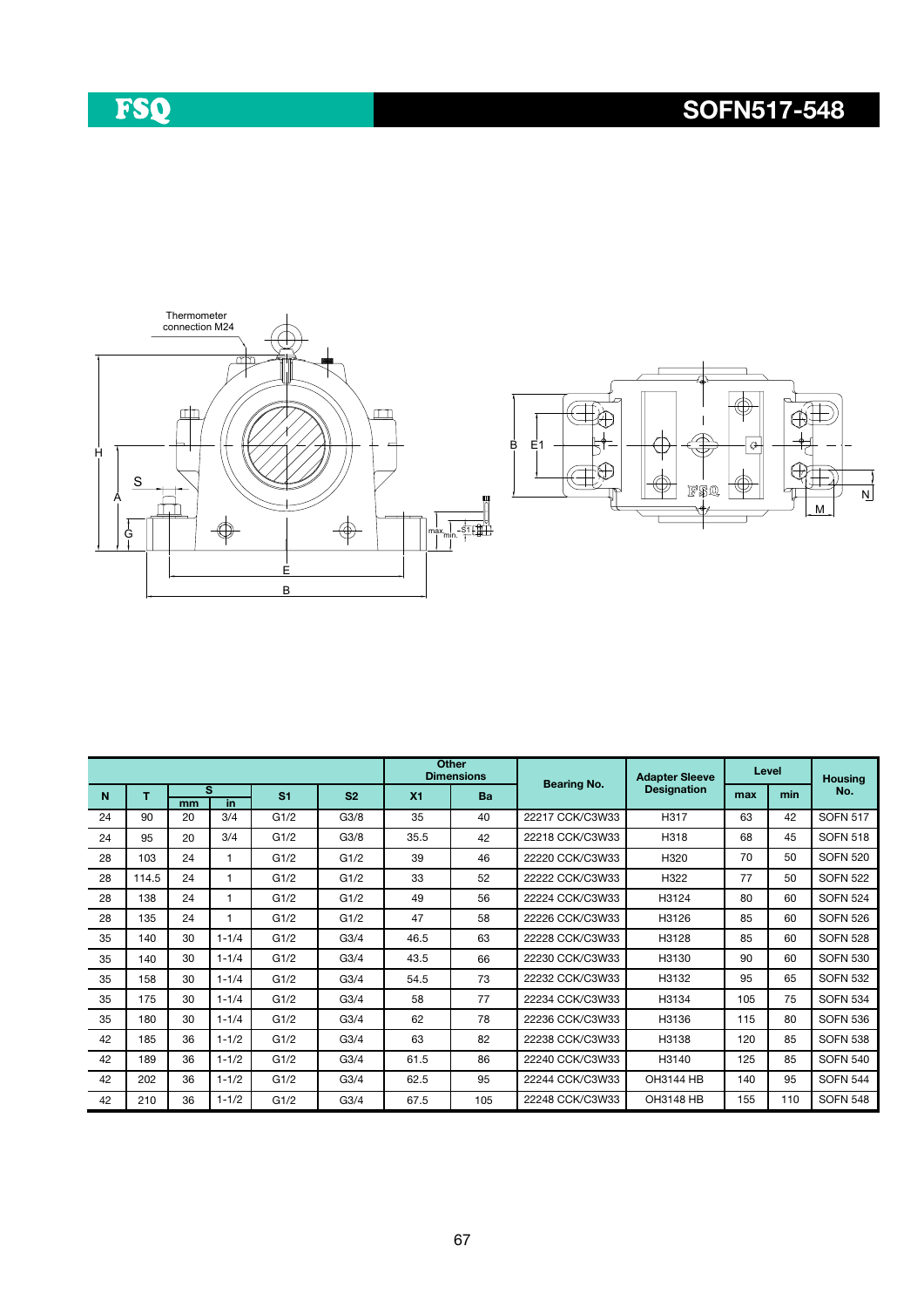### SOFN614-636





Type AL Non-Locating bearing

Type BL Non-Locating bearing

| <b>Housing</b>  | <b>Shaft Dia.</b> | <b>Dimensions mm</b> |     |     |    |     |     |     |     |     |       |     |                |     |    |
|-----------------|-------------------|----------------------|-----|-----|----|-----|-----|-----|-----|-----|-------|-----|----------------|-----|----|
| No.             | d                 | D                    | B   | b   | G  | F   | A   | н   | Е   | E1  | LA    | LB  | C <sub>1</sub> | K   | M  |
| <b>SOFN 614</b> | 60                | 150                  | 330 | 110 | 35 | 51  | 125 | 230 | 260 | 60  | 180   | 180 | 5              | 80  | 40 |
| <b>SOFN 616</b> | 70                | 170                  | 360 | 135 | 40 | 58  | 140 | 255 | 290 | 80  | 199   | 214 | 5              | 95  | 40 |
| <b>SOFN 618</b> | 80                | 190                  | 400 | 165 | 50 | 64  | 155 | 280 | 317 | 95  | 225   | 240 | 5              | 104 | 45 |
| <b>SOFN 620</b> | 90                | 215                  | 420 | 170 | 55 | 73  | 170 | 315 | 347 | 90  | 255   | 270 | 8              | 115 | 45 |
| <b>SOFN 622</b> | 100               | 240                  | 500 | 190 | 65 | 80  | 190 | 355 | 415 | 100 | 270   | 290 | 8              | 130 | 45 |
| <b>SOFN 624</b> | 110               | 260                  | 540 | 190 | 65 | 86  | 200 | 380 | 450 | 115 | 285.5 | 306 | 8              | 140 | 50 |
| <b>SOFN 626</b> | 115               | 280                  | 560 | 205 | 65 | 93  | 215 | 405 | 470 | 120 | 300   | 320 | 8              | 150 | 50 |
| <b>SOFN 628</b> | 125               | 300                  | 630 | 220 | 80 | 102 | 230 | 425 | 510 | 120 | 320   | 340 | 8              | 165 | 60 |
| <b>SOFN 630</b> | 135               | 320                  | 650 | 240 | 75 | 108 | 245 | 455 | 545 | 150 | 335   | 350 | 10             | 175 | 65 |
| <b>SOFN 632</b> | 140               | 340                  | 720 | 250 | 85 | 114 | 260 | 480 | 590 | 150 | 350   | 370 | 10             | 190 | 70 |
| <b>SOFN 634</b> | 150               | 360                  | 730 | 260 | 85 | 120 | 275 | 510 | 600 | 160 | 358   | 378 | 12             | 197 | 70 |
| <b>SOFN 636</b> | 160               | 380                  | 820 | 280 | 95 | 126 | 305 | 565 | 670 | 180 | 384.5 | 404 | 12             | 210 | 80 |